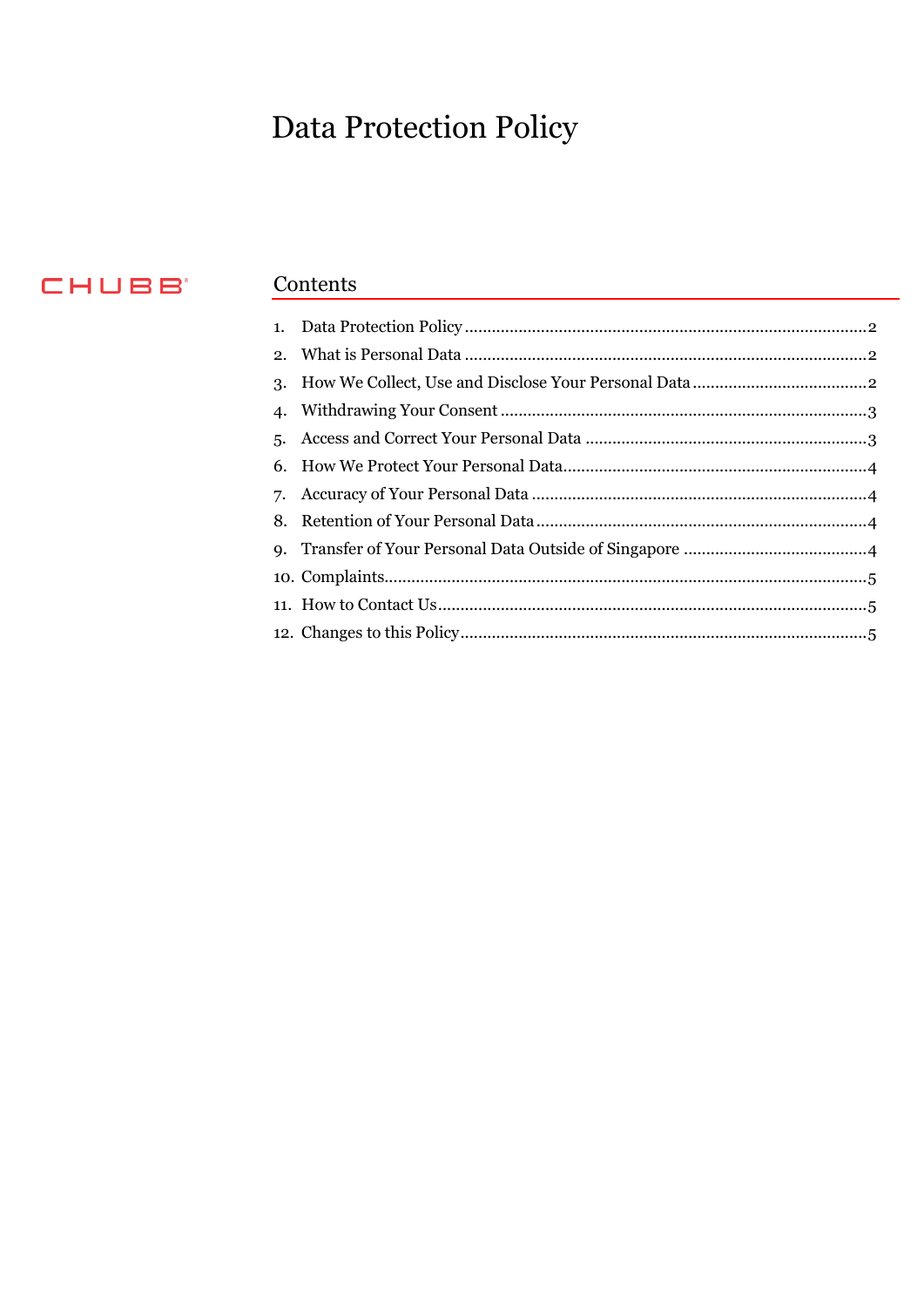#### <span id="page-1-0"></span>Data Protection Policy

Chubb Insurance Singapore Limited ("**Chubb**" or, as appropriate in the context, "**we**", "**us**" or "**our**") is committed to the protection of your personal data. We respect your privacy and want you to understand how Chubb handle personal information about you in connection with the services Chubb provides.

This Data Protection Policy ("**Policy**") sets out the basis which Chubb may collect, use, disclose or otherwise process personal data of our customers in accordance with the Personal Data Protection Act ("**PDPA**"). This Policy applies to personal data in our possession or under our control, including personal data in the possession of organisations which we have engaged to collect, use, disclose or process personal data for our purposes.

For a copy of our privacy commitment to you, including the type of personal data we collect; how we collect it; how to access, correct or update your personal data; or what to do if you have a complaint about the treatment of your personal data, please refer to our [Personal Data Protection Statement](https://www.chubb.com/sg-en/footer/personal-data-protection-statement.aspx) available on our website at [www.chubb.com/sg](https://www.chubb.com/sg-en/) or by contacting us.

# <span id="page-1-1"></span>What is Personal Data

"**Personal Data**" means data, whether true or not, about an individual who can be identified from that data; or from that data and other information to which we have or are likely to have access.

Personal data collected by Chubb will vary depending on the circumstances of collection, the nature of the relationship and the relevant services provided. The types of personal data that we collect includes but is not limited to:

- a. Your contact details, such as, name, postal address, email address, and telephone number;
- b. Your gender, date of birth, place of birth, marital status, dependents, nationality, country of residence, occupation, and other demographic information;
- c. Your identification information, such as NRIC number, passport number, birth certificate number, foreign identification number or work permit numbers;
- d. Your financial information, such as, bank account number, credit or debit card information, including the name of cardholder, card number, billing address and expiry date;
- e. Your travel information, such as, travel destinations, flight information; and
- f. Information about your health, such as medical records, description of illness or injury suffered.

#### <span id="page-1-2"></span>How We Collect, Use and Disclose Your Personal Data

- 1. We generally do not collect your personal data unless:
	- a. it is provided to us voluntarily by you directly or via a third party who has been duly authorised by you to disclose your personal data to us (your "**authorised representative**") after (i) you (or your authorised representative) have been notified of the purposes for which the data is collected, and (ii) you (or your authorised representative) have provided written consent to the collection and usage of your personal data for those purposes; or
	- b. collection and use of personal data for a purpose is permitted or required by the PDPA or other laws.
- 2. We shall seek your consent before collecting any additional personal data and before using your personal data for a purpose which has not been notified to you (except where permitted or authorised by law).

Data Protection Policy. Singapore. Published 07/2019.

<sup>©2019</sup> Chubb. Coverages underwritten by one or more subsidiary companies. Not all coverages available in all jurisdictions. Chubb® and its respective logos, and Chubb. Insured.<sup>™</sup> are protected trademarks of Chubb.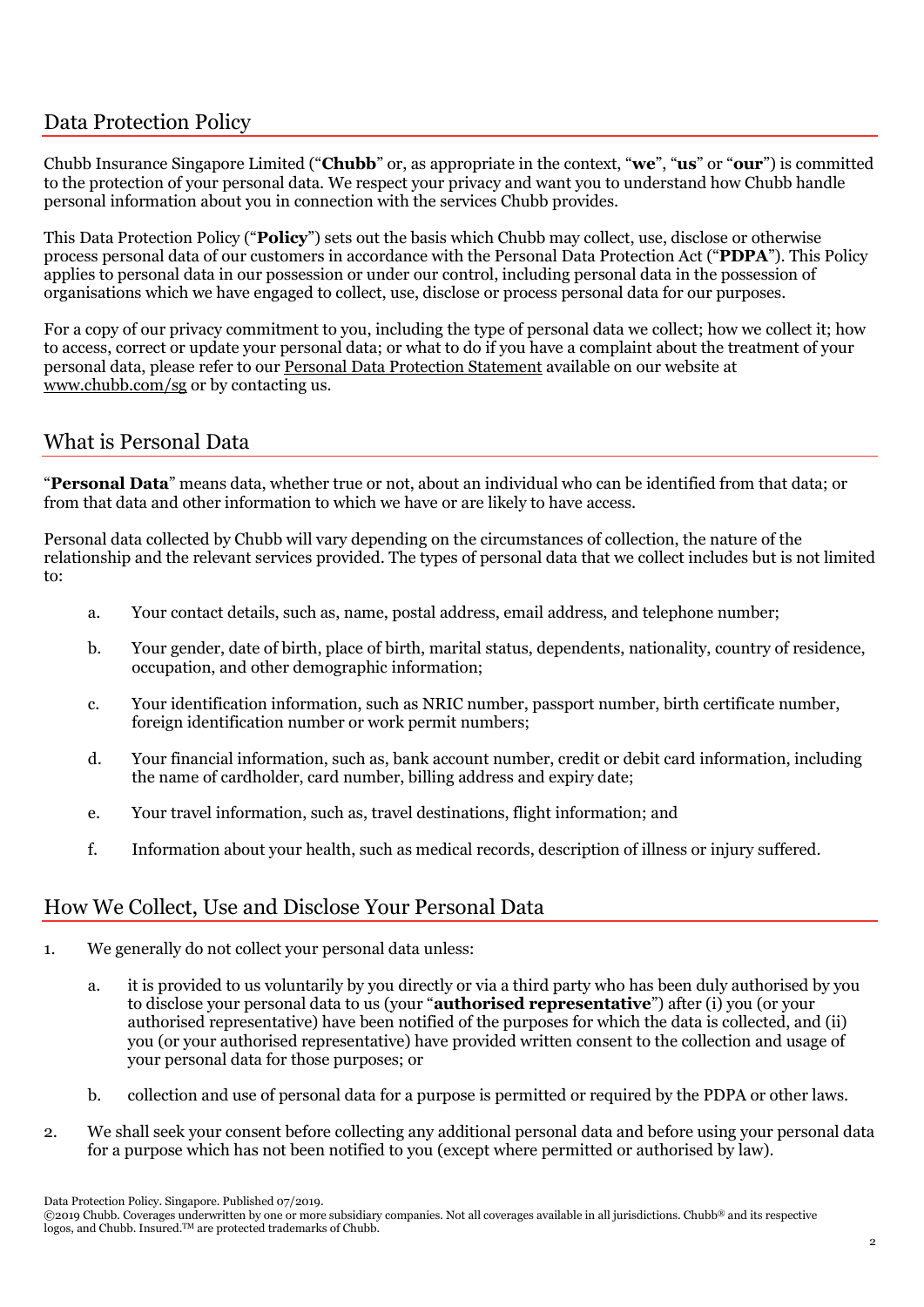- 3. We collect personal data, either directly from you, from third parties, or from publicly available sources. The personal data which we collect from you may be collected, used or disclosed and/or processed for various purposes, depending on the circumstances for which we may/will need to process your personal data. You can view the full details of the purposes of collection, use and disclosure of your personal data (collectively, the "**Purposes**") in the [Purpose Statement.](https://www.chubb.com/sg-en/_assets/documents/personal-data-protection-purpose-statement.pdf)
- 4. Personal data may be collected through Chubb websites or mobile applications. The personal data collected are governed by the [Online Privacy Policy](https://www.chubb.com/sg-en/footer/online-privacy-policy.aspx) available on our website at [www.chubb.com/sg.](https://www.chubb.com/sg-en/)
- 5. We may disclose your personal data:
	- a. where such disclosure is required for performing obligations in the course of or in connection with our provision of products and services requested by you; or
	- b. to third party service providers, business partner, other companies within the Chubb Group, other insurers, our reinsurers and government agencies (where we are required by law) for and in connection with the purposes described in th[e Purpose Statement.](https://www.chubb.com/sg-en/_assets/documents/personal-data-protection-purpose-statement.pdf)
- 6. The purposes listed in th[e Purpose Statement](https://www.chubb.com/sg-en/_assets/documents/personal-data-protection-purpose-statement.pdf) may continue to apply even in situation where your relationship with Chubb has been terminated or altered in any way, for a reasonable period thereafter (including, where applicable, a period to enable us to enforce our rights under any contract with you).

# <span id="page-2-0"></span>Withdrawing Your Consent

- 7. The consent that you provide for the collection, use and disclosure of your personal data will remain valid until such time it is being withdrawn by you in writing. You may withdraw your consent to Chubb using and/or disclosing your personal data for any or all of the purposes listed in the [Purpose Statement](https://www.chubb.com/sg-en/_assets/documents/personal-data-protection-purpose-statement.pdf) by submitting your request in writing or via email; or by completing the [Withdrawal of Consent Form](https://www.chubb.com/sg-en/_assets/documents/withdrawal-of-consent-form.pdf) to our Data Protection Officer at the contact details provided in clause 24.
- 8. Upon receipt of your written request to withdraw your consent, we may require reasonable time (depending on the complexity of the request and its impact on our relationship with you) for your request to be processed and for us to notify you of the consequences of us acceding to the same, including any legal consequences which may affect your rights and liabilities to us. In general, we shall seek to process your request within thirty (30) days of receiving it. You may continue to receive marketing messages and other product information from Chubb within these 30 days.
- 9. Whilst we respect your decision to withdraw your consent, please note that depending on the nature and scope of your request, we may not be in a position to continue providing our products or services to you and we shall, in such circumstances, notify you before completing the processing of your request. Should you decide to cancel your withdrawal of consent, please inform us in writing in the manner described in clause 7 above.
- 10. Please note that withdrawing consent does not affect our right to continue to collect, use and disclose personal data where such collection, use and disclosure without consent is permitted or required under applicable laws.

# <span id="page-2-1"></span>Access and Correct Your Personal Data

- 11. You may request to access and/or correct your personal data currently in our possession by submitting your request in writing or via email to our Data Protection Officer at the contact details provided in clause 24.
- 12. We will respond to your request as soon as reasonably possible. Should we not be able to respond to your request **within thirty (30) days** after receiving your request, will inform you in writing within thirty (30) days of the time by which we will be able to respond to your request. If we are unable to provide you with any

Data Protection Policy. Singapore. Published 07/2019.

<sup>©2019</sup> Chubb. Coverages underwritten by one or more subsidiary companies. Not all coverages available in all jurisdictions. Chubb® and its respective logos, and Chubb. Insured.™ are protected trademarks of Chubb.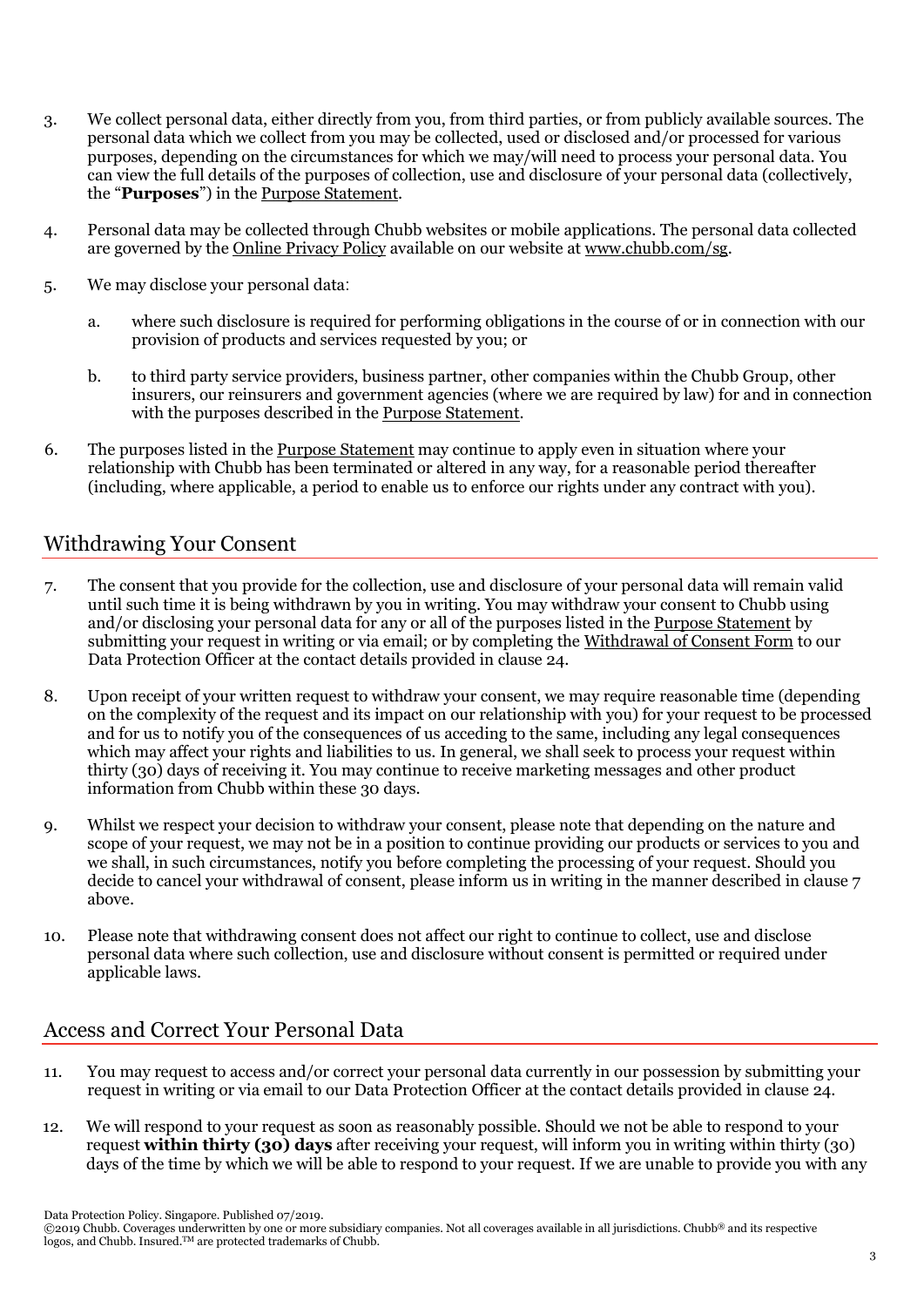personal data or to make a correction requested by you, we shall generally inform you of the reason(s) why we are unable to do so (except where we are required to do so under the PDPA).

13. Please note that a reasonable fee may be charged for an access request. If so, we will inform you of the fee before processing your request.

#### <span id="page-3-0"></span>How We Protect Your Personal Data

- 14. We strives to protect your personal data in our possession, custody or control, by maintaining appropriate administrative, technical and physical safeguards to protect against unauthorised access, collection, use, disclosure, copying, modification, disposal or similar risks.
- 15. You should be aware, however, that no method of transmission over the Internet or method of electronic storage is completely secure. While security cannot be guaranteed, we strive to protect the security of your information and are constantly reviewing and enhancing our information security measures.

Please refer to the Security of Internet Communications in ou[r Online Privacy Policy](https://www.chubb.com/sg-en/footer/online-privacy-policy.aspx) available on our website at [www.chubb.com/sg.](https://www.chubb.com/sg-en)

### <span id="page-3-1"></span>Accuracy of Your Personal Data

16. We shall make reasonable efforts to accurately record your personal data as given by you or your authorised representatives. In order to ensure that your personal data is current, complete and accurate, please update us if there are changes to your personal data by informing our Data Protection Officer in writing or via email at the contact details provided in clause 24.

#### <span id="page-3-2"></span>Retention of Your Personal Data

- 17. We may retain your personal data for as long as it is necessary to fulfil the purpose for which it was collected, or as required or permitted by applicable laws.
- 18. We will cease to retain your personal data, or remove the means by which the data can be associated with you, as soon as it is reasonable to assume that such retention no longer serves the purpose for which the personal data was collected, and is no longer necessary for legal or business purposes.

# <span id="page-3-3"></span>Transfer of Your Personal Data Outside of Singapore

- 19. We may need to transfer your personal data across international borders to our affiliate based in the shared services unit in Philippines (who provides processing, customer service and operational support to Chubb).
- 20. Where we share your personal data with other companies within the Chubb Group or any other third party located outside of Singapore, your personal data will be shared only in the extent it is necessary to allow such overseas recipients to perform their relevant tasks.
- 21. Whenever we transfer your personal data to countries outside of Singapore, we will take all appropriate steps that are within our control to take so as to ensure your personal data continues to receive a standard of protection that is at least comparable to that provided under the PDPA.

Data Protection Policy. Singapore. Published 07/2019.

<sup>©2019</sup> Chubb. Coverages underwritten by one or more subsidiary companies. Not all coverages available in all jurisdictions. Chubb® and its respective logos, and Chubb. Insured.™ are protected trademarks of Chubb.